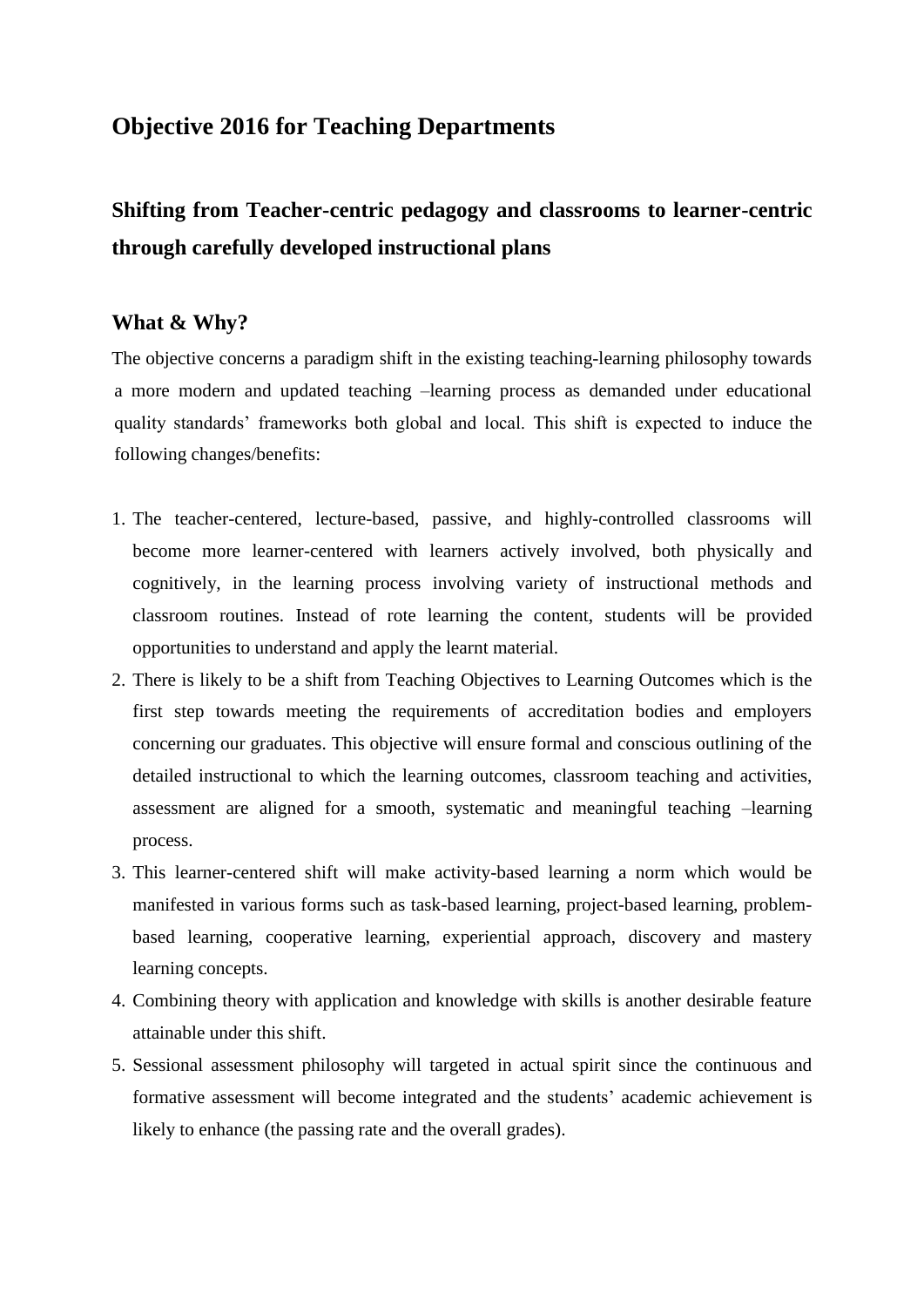6. Our graduates will have a good blend of technical and soft skills. They will be prepared for life and careers ahead instead of exams. Our graduates will be pulled towards the qualities of qualified graduates who are described as: "Academia must produce graduates who are Independent and life- long learners capable of thinking critically and communicating effectively and who have the knowledge and the skills required to solve problems in their professional and societal contexts".

#### **How?**

Under each course the content will be developed using the following:

- 1. Variety of instructional techniques based on different educational approaches, methods and strategies.
- 2. Targeting different levels under cognitive domain on the Bloom's Taxonomy. This will ensure objectives and outcomes are clearly identified, planned, implemented and then finally tested.
- 3. Outlining different tasks and experiences through which the content is transmitted from teachers/books to students as transformed knowledge that they can apply. These applications will harness soft skills.
- 4. For each topic a comprehensive plan would emerge that collectively with other course related materials (course outline, course plan, sessional assessment criteria, tasks/tests, topic wise instructional plan etc.) is submitted in the course portfolio/file.

### **Implementation**

The objective activities would be coordinated by QMC with support of Prof. Dr. Sajida Zaki, Chairperson, Humanities Department (Resource Person). The activities will focus on selected courses across all disciplines to be taught during Fall 2016. The preparation shall be done in Spring/Summer, execution taking place in Fall 2016 and completion reports will be shared by all departments in December with the Action Plan as follows.